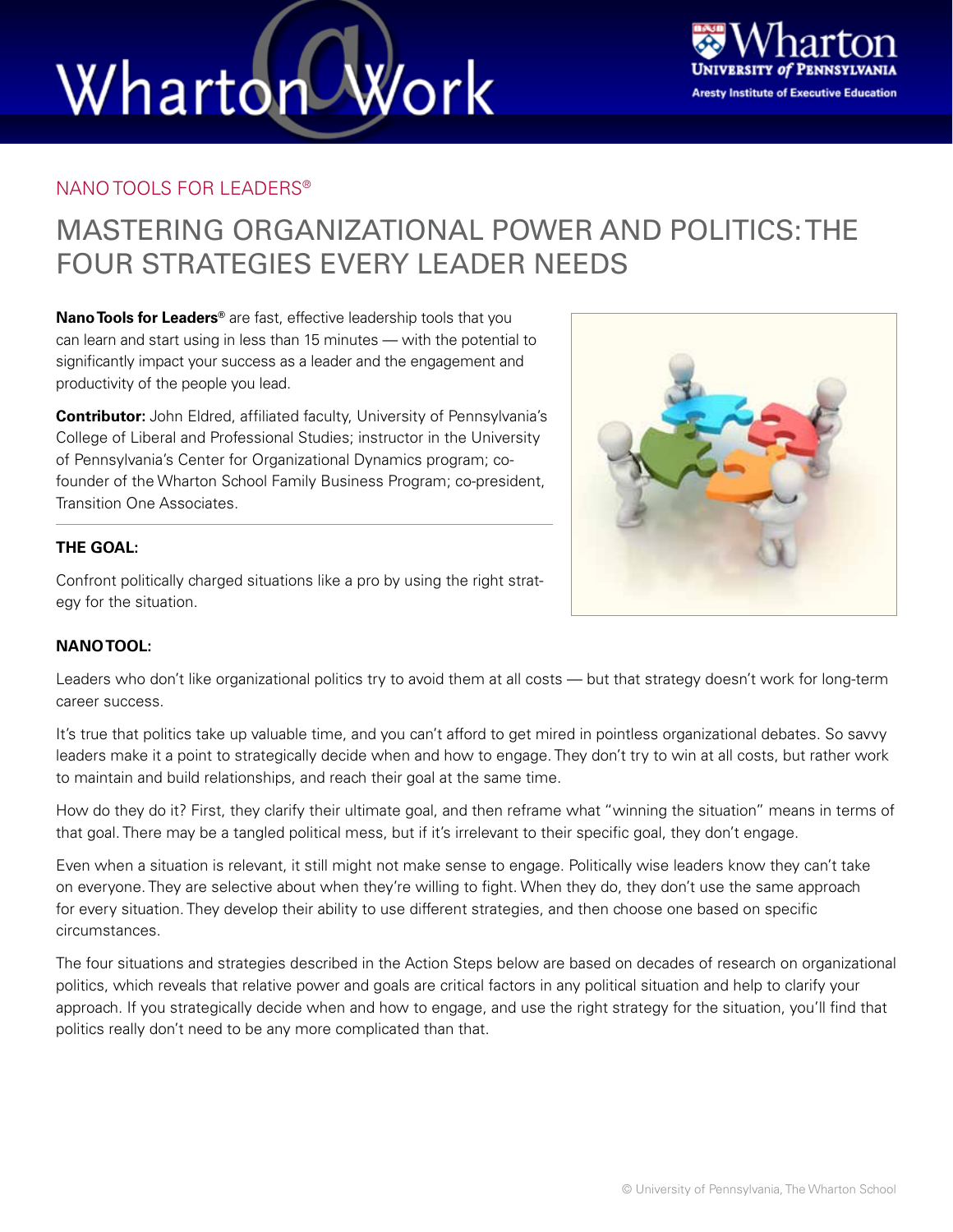## Work Wharton



#### **ACTION STEPS:**

- **1. Clarify your ultimate goal.** What is most important to you overall regarding the situation?
- **2. Decide whether or not to engage.** What will happen if you don't get involved? Will that hurt your chances of achieving your goal? If not, then there's no need to take on the political risk. Save your political capital for the situations that really matter.
- **3. Choose the right strategy.** If you've decided you need to get involved, then it's important to consider two critical dimensions as you choose your strategy: balance of power and goal alignment. First, understand how much power you have relative to the other person, and, if it's unequal, which of you has more power. Second, determine whether your goals are aligned or at odds with one another (hint: they don't have to be the same to be aligned). Then, choose the strategy that matches the two dimensions in your situation. These strategies include:

| Power relatively equal, | Power relatively equal, |
|-------------------------|-------------------------|
| goals not aligned       | goals aligned           |
| <b>NEGOTIATION</b>      | <b>COOPERATION</b>      |
| Power and goals not     | Power unequal, goals    |
| aligned                 | aligned                 |
| <b>DOMINATION</b>       | <b>INFLUENCE</b>        |

- **A. Domination** (power is unequal and goals are not aligned). The more powerful person gets what he or she wants and isn't concerned about whether the other party gains or not. Usually a manager faces being dominated because of two conditions: lack of demonstrated power or failure to advocate for his/her goals. Address one or both to minimize your chances of being dominated in the future. If you are the more powerful person, consider your relationship with the person you are going to dominate. It might be worth giving that person a concession in order to set yourself up better for a future encounter. In this quadrant, consider the following questions: if there is conflict and distrust, why is it happening, and can I work to resolve it?
	- What am I doing to contribute to the negative feelings?
	- Have I considered the impact on other, less powerful people and all the ways it might affect them?
	- If I feel threatened, am I genuinely threatened, or should I learn from the situation and put it behind me?
	- What can I do to move beyond conflict and resistance, and bring my goals into closer alignment with those of other people?
- **B. Influence** (goals are aligned but power isn't). The more powerful person, who has a greater ability to get things done, works to get the other person to go along with him or her. When dealing with people in this quadrant, consider the following options:
	- Ask yourself how you can help each other.
	- Look for ways to support the other person publicly.
	- Consider a mentoring relationship.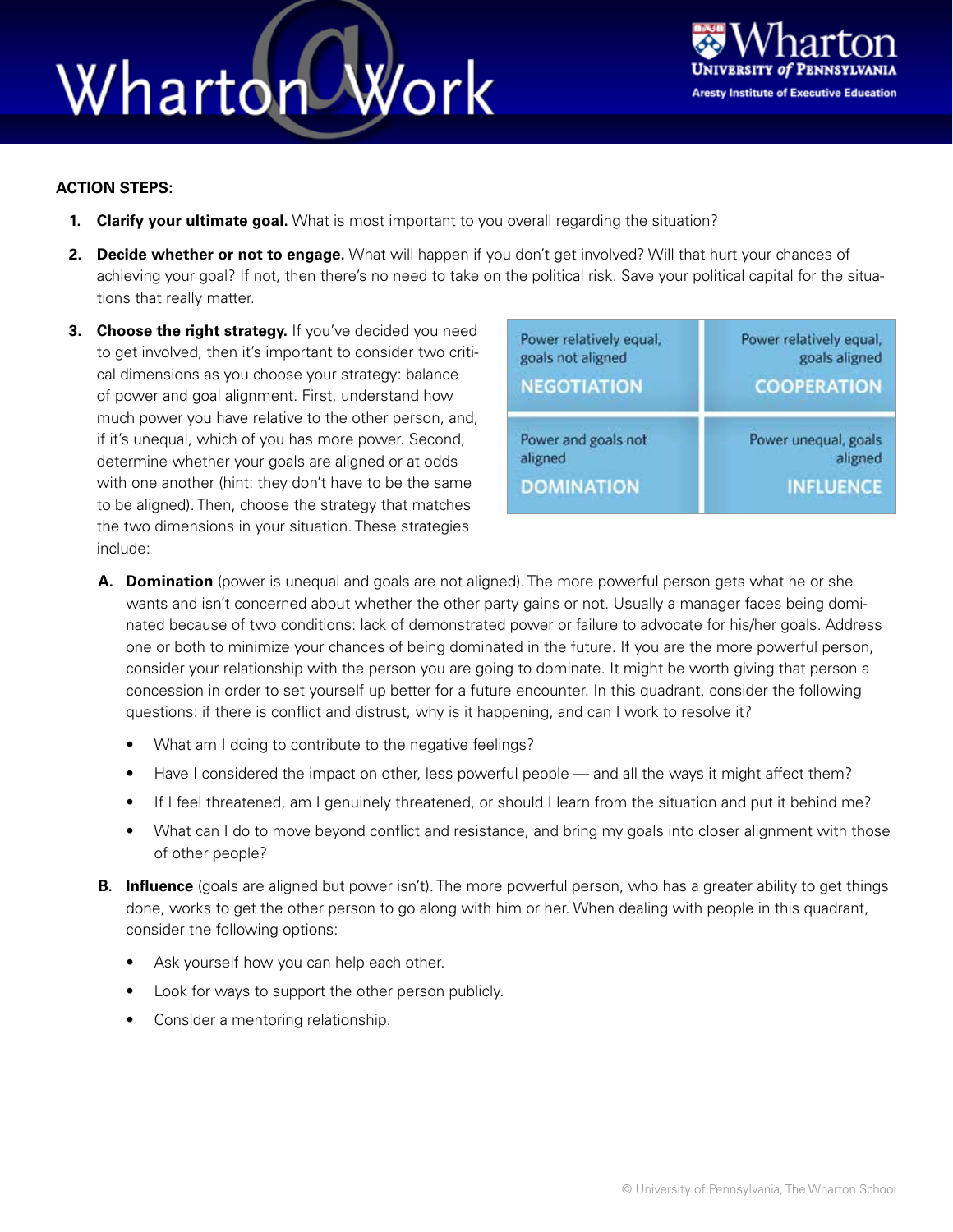### Work Whartor



- **C. Negotiation** (goals are not aligned but power is balanced). When you are both key players, but can't agree on which way to go, you have to negotiate. This strategy isn't about getting buy-in. Negotiation can be tough and time consuming — which is why it's an appropriate strategy only in this scenario — and it can only be done if both parties willingly participate. If you are facing a negotiation, consider these options:
	- Try to establish common ground and find out if there are areas where you can work to common advantage.
	- Call a truce (establish "peace") if you've been in a power struggle.
	- Keep the lines of communication open.
	- Try to see beyond your own goals and look at the big picture.
- **D. Cooperation** (goals are aligned and power is relatively equal). Your options for this quadrant include:
	- Build a coalition to achieve your goals.
	- Work on maintaining relationships.
	- Promote the outcome of your collaboration.
	- Use it as a model for goal-achieving behavior in others.

#### **HOW COMPANIES AND THEIR LEADERS USE IT:**

**Domination:** Albert Dunlap (nicknamed The Chainsaw) successfully led a number of companies, including Scott Paper, by drastically reducing their workforce and belligerently managing those who were left. But Wall Street embraced him as a master of turnarounds. Dunlap eventually became CEO of Sunbeam, where he was given control of the board and again slashed the workforce and hit record stock prices. His style of ruling with fear and intimidation, though, wasn't what got results. After years of little or no oversight, he was engaging in questionable accounting practices that were uncovered during an SEC investigation. He was forced out and never again allowed to serve as an officer or director of a public company.

**Influence:** The importance of influence (as opposed to power-wielding) is growing in response to younger workers who seek a more dynamic and egalitarian work environment. Leaders like Insureon CEO Ted Devine make themselves available and listen to everyone regardless of rank. Devine made the switch to an open floor plan and can see, hear, and respond to his workforce. His supportive and nurturing style allows him to get results while keeping morale high and turnover low.

**Negotiation:** After a contract between the two companies ended, book retailer Barnes & Noble tried unsuccessfully to negotiate better terms with publisher Simon & Schuster. Deadlocked, Barnes & Noble began limiting the number of Simon & Schuster titles it stocked, and the publisher's authors could not hold book signings in their stores. The lines of communication remained open, however, and with the big picture in mind, a truce was declared about nine months after the conflict began.

**Cooperation:** Co-branding partnerships are often great examples of cooperation. When Pottery Barn and Sherwin-Williams joined forces in 2013, both companies wanted exposure to new audiences of consumers. They co-designed an exclusive line of paint to coordinate with colors in Pottery Barn furniture. This mutually beneficial relationship continues today, with both companies declaring it a success.